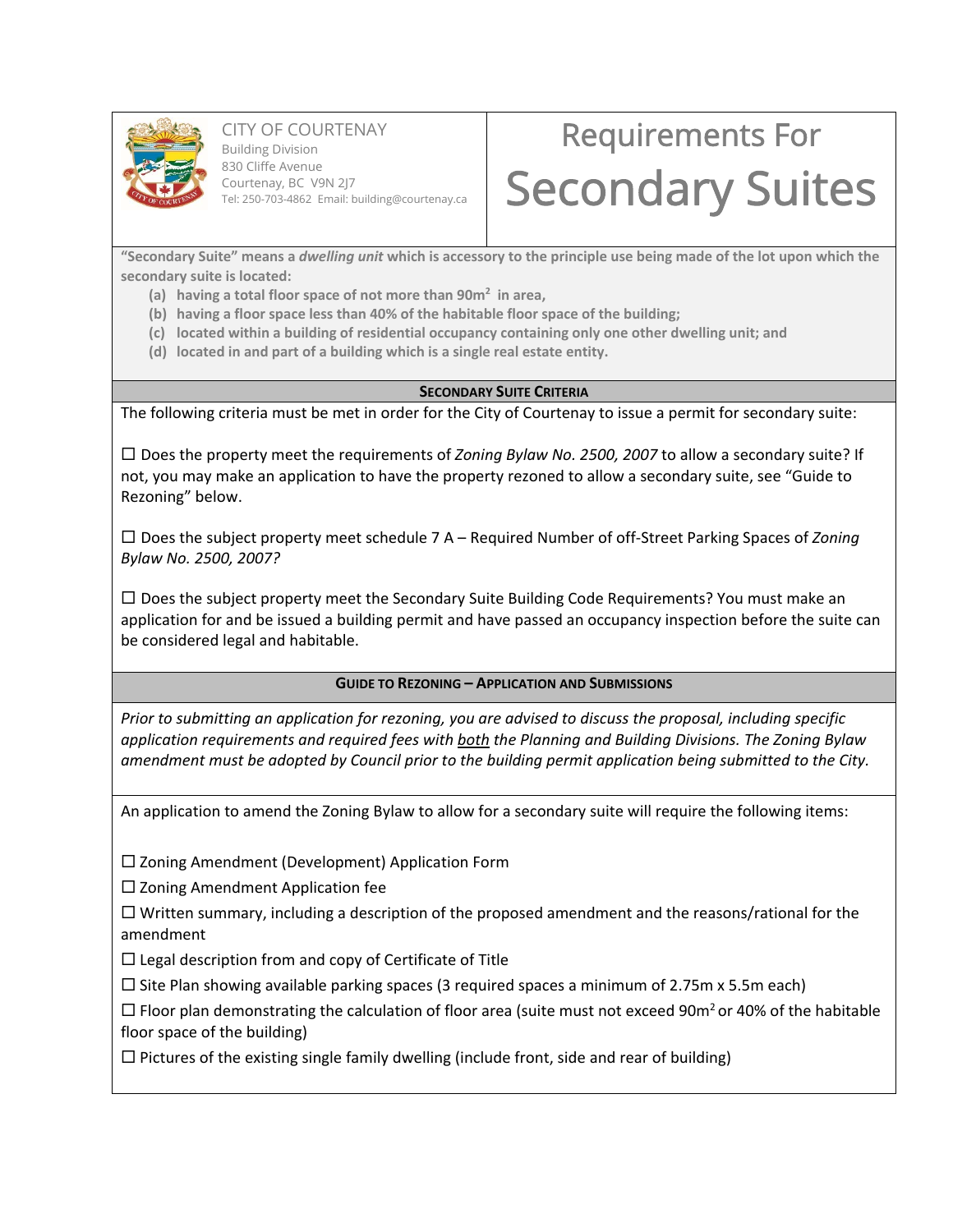#### **SECONDARY SUITE APPLICATION SUBMISSIONS FOR BUILDING PERMIT**

 $\square$  Building Permit Application

 $\Box$  Legal Description and copy of Certificate of Title (Title certificates are only valid thirty (30) days from when they are downloaded from Land Titles; City Staff are able to "pull" title for your application, a charge of \$12.00 will be applied when your application is submitted to the Building Division).

 $\square$  Two sets of plans showing all the required information:

- Site plan showing available parking spaces (3 required spaces a minimum of 2.75m x 5.5m each)
- Floor plan demonstrating the calculation of floor area (suite must not exceed 90m<sup>2</sup> or 40% of the habitable floor space of the building)
- Floor plan indicating fire separation, location and construction details, door fire ratings, window sizes, door sizes, ceiling heights (if under 2.0m), use of rooms, building elevations (if adding to the building) and any other aspects of construction to determine compliance with BC Building Code

### **ADDITIONAL INFORMATION**

All applications for a secondary suite are reviewed by Planning and Development Engineering as well as the *Building Division. Development Engineering reviews applications to assess whether there are existing services (sanitary sewer, water and storm) as well as that each building has appropriate inspection chambers and* water meter setters (as required). If upgrades to services are required, those costs will be determined by the *Development Engineering Technologist and will be included in the cost of the building permit.*

**When your permit is complete, you will need to request addressing for your secondary suite. Please forward any requests for addressing by email to building@courtenay.ca.**

Electrical permits are managed by the BC Safety Authority, 1‐866‐566‐7233. Please contact them directly for application information and to book any applicable inspections.

## **DECOMMISSIONING SECONDARY SUITES**

The first step is to make an application to the Building Department for a permit. There is a fee for the application ‐ \$50.00 – as well as a fee for the title document ‐ \$12.00 – and a performance bond of \$200.00 that will be refunded to you once the suite has been decommissioned and a final inspection has been passed.

 $\Box$  Permanently remove cooking facilities; the stove must be removed from the dwelling unit. Gas lines must be capped or removed and/or the 220v electric outlet and cable into panel removed. No microwave, hotplate, toaster oven or similar cooking appliances are permitted.

 Complete a *Statutory Declaration* confirming that the suite has been removed from the property and will not be occupied or rented as a secondary suite.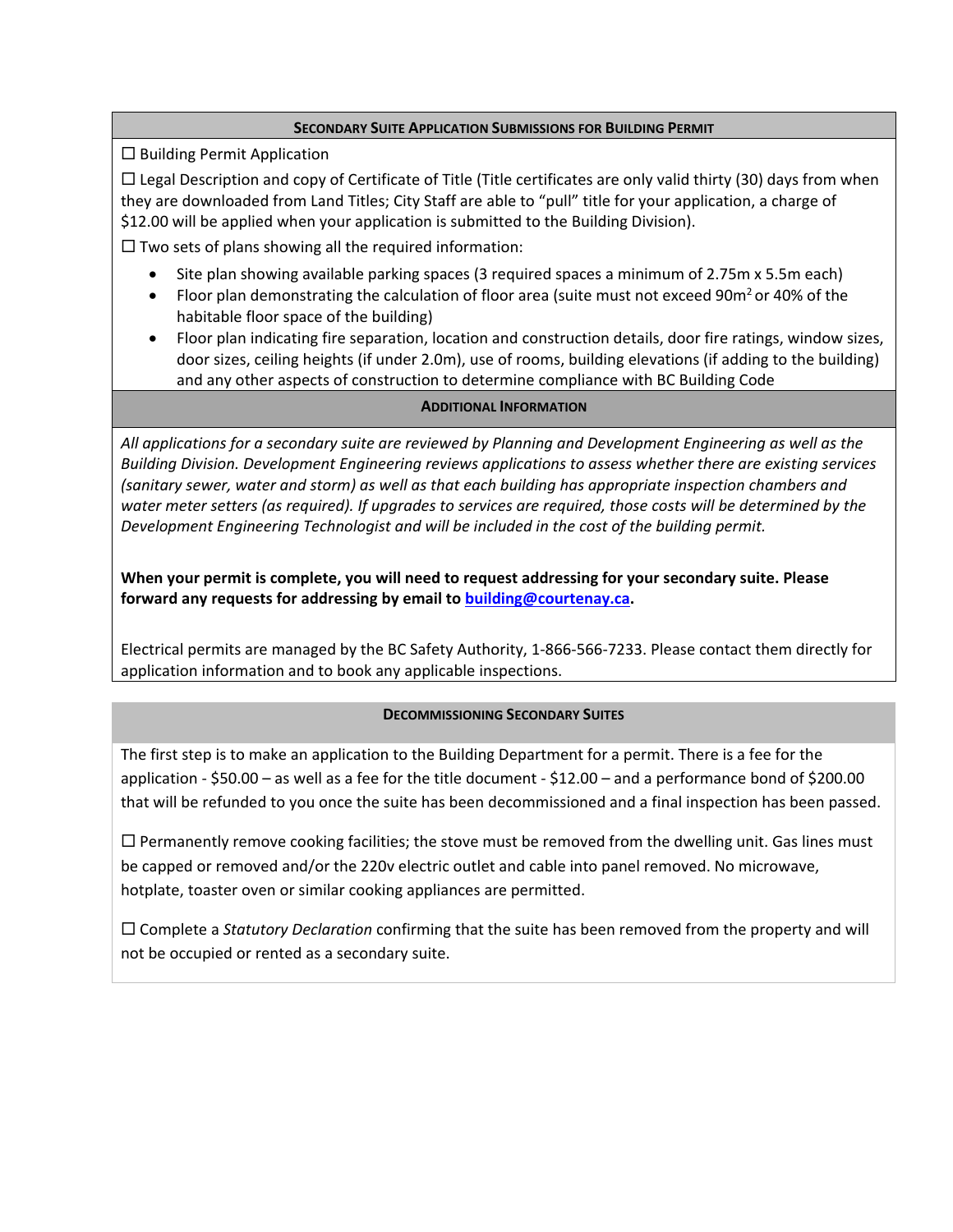# **Key BC Building Code Requirements to be Considered when Designing a Secondary Suite**

## *Fire Safety and Exiting*

In order to restrict the spread of fire and smoke and to ensure that the occupants have safe egress from the building, a fire separation is needed to create a barrier between the suite and the rest of the house, and between dwelling units and any common space. If additional interconnected hardwired photoelectric type smoke alarms are installed in both dwelling units, the fire separation may be reduced to 30 minutes.

 $\Box$  Fire Separation – (example of an acceptable separation would be)

| 45/60 minute | $5/8$ " type X drywall on ceiling $-45$ min. = 1 layer, 60 min. = 2 layers      |
|--------------|---------------------------------------------------------------------------------|
|              | 5/8" type X drywall on both sides of common walls - one layer                   |
| 30 minute    | One layer 5/8" Type X                                                           |
|              | $\frac{1}{2}$ drywall on both sides of common walls – one layer with insulation |

Doors located within a fire separation are to be rated for 20 min or 45 minutes, have self‐closers and provide a smoke seal.

 $\square$  Smoke and Carbon Monoxide Alarms – interconnected hardwired smoke alarms are required for both dwellings, on every level. If there is only a 30 minute rated separation, then additional photoelectric smoke alarms are required to be interconnected between both dwellings. In addition, if there are fuel‐fired appliances or an attached garage, carbon monoxide detectors are required within 5m of bedroom areas.

 $\Box$  Safe Exiting – the secondary suite must have an exit door, directly to the exterior with a protected path of travel, or a fire rated common egress area. The exit door must be of exterior quality (rated), with a deadbolt and door viewer (or tempered glazing), that swings on a vertical axis (sliding patio doors are not permitted for a primary exit).

 $\Box$  Bedroom Windows – all bedrooms are required to have an opening window with a minimum clear, unobstructed opening area of 0.35 m<sup>2</sup> (3.77 ft<sup>2</sup>) with no dimension less than 380 mm (15"). *Mechanical Systems*

 $\Box$  Heating Systems – the secondary suite must be equipped with an independent heating system, no shared ducting between dwellings is permitted to prevent the migration of smoke between dwellings during a fire; unless designed to prevent the circulation of smoke between dwellings.

 $\Box$  Ventilation – an exhaust fan vented to the exterior shall be installed in each kitchen and bathroom. Each secondary suite is required to provide a principal exhaust fan that operates continuously with ducted make‐ up air vents in each bedroom and at least one common area.

This information is to be used as a guide only and the City of Courtenay holds no responsibility for its accuracy. Please ensure that you consult the current edition of the British Columbia Building Code (BCBC) for the most accurate and current information.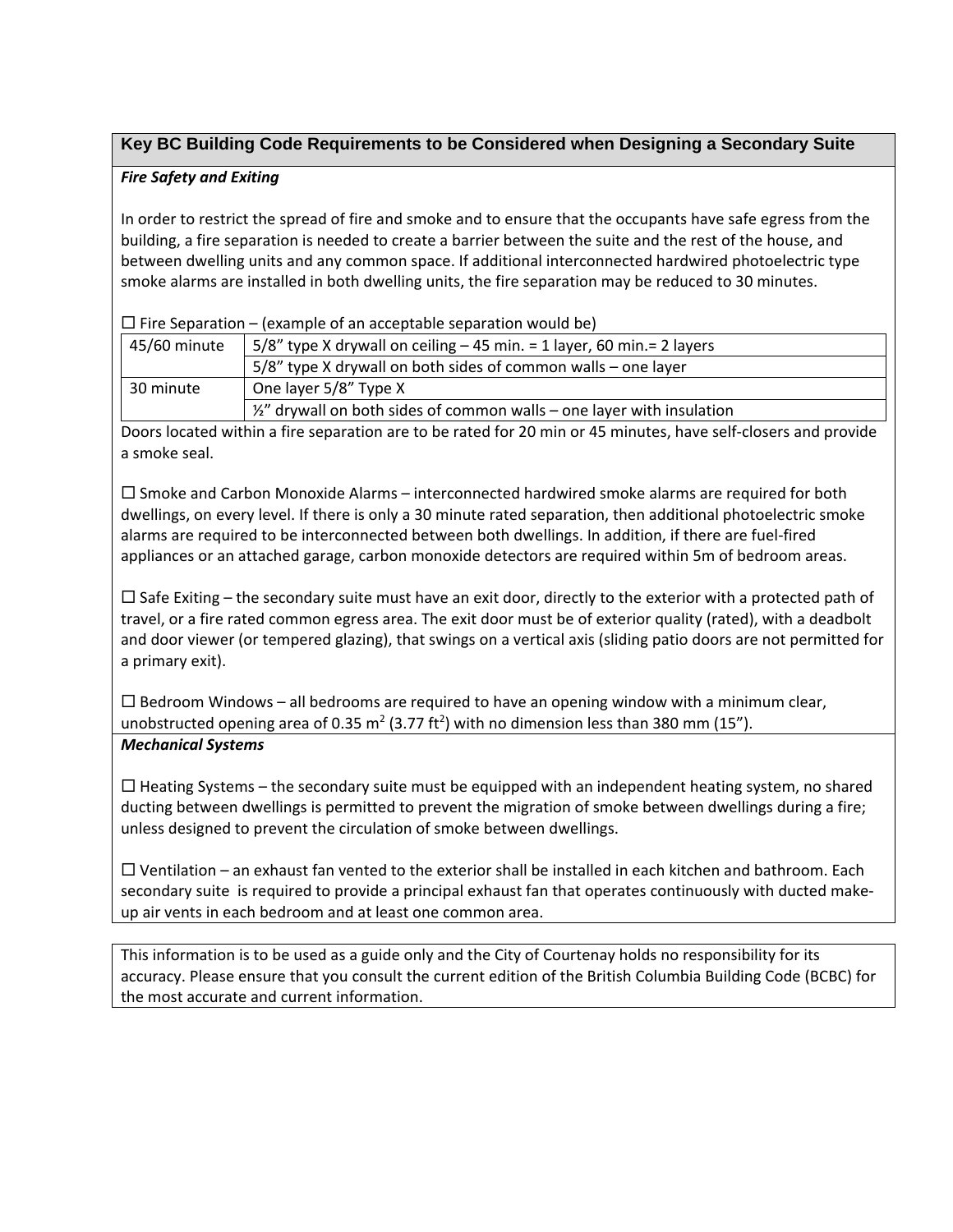